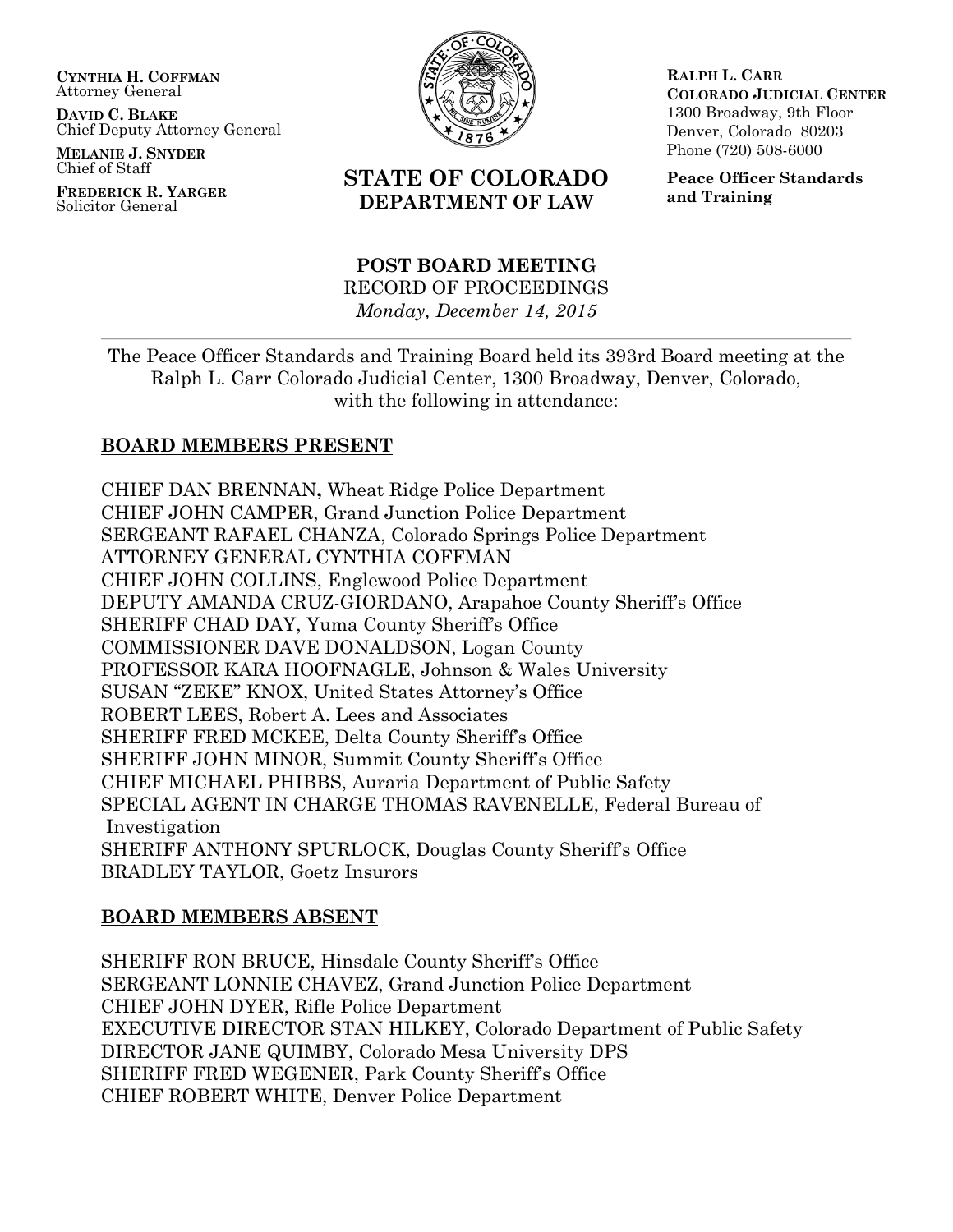## **BOARD COUNSEL**

# STACY WORTHINGTON

## **POST STAFF MEMBERS**

CORY AMEND, Director ROBERT A. BAKER, In-Service Training Manager CAROLYN BERRY, Marijuana Curriculum Coordinator BECKY CALOMINO, Grant Manager LORI JENCKS, Administrative Assistant ARIEL KISKIRAS, Administrative Assistant CRISTINE MACK, Investigator STEFANIE MACKEY, Grant Coordinator TOM MULLEN, Compliance Investigator

# **MEMBERS OF THE PUBLIC IN ATTENDANCE**

COMMANDER ERIK BOURGERIE, Summit County Sheriff's Office DIRECTOR MICHAEL CARTER, Community College of Aurora SERGEANT GRAHAM DUNNE, Aurora Police Department APRIL FOX, Arapahoe Community College FRANCINE GONZALEZ, Department of Revenue, Motor Vehicle Investigations TRAINING MANAGER JOHN HOOD, Colorado Parks and Wildlife ROGER HUDSON, Public Information Officer DARIN ICARDI, Department of Revenue, Motor Vehicle Investigations CAPTAIN RHONDA JONES, Denver Police Department DEPUTY TIM JUNGCLAUS, Adams County Sheriff's Office LIEUTENANT CHRIS JUUL, Aurora Police Department INVESTIGATOR KEN KING, Colorado Attorney General's Office DIRECTOR CATHY LABRECQUE, Pikes Peak Community College COMMANDER RICK McNAIR, Adams County Sheriff's Office Academy JO MCGUIRE, Better Way Colorado JEANNIE MILLER ELIZABETH O'DONNELL CHRIS OSHER, The Denver Post COMMANDER KARL SMALLEY, Adams County Sheriff's Office DEPUTY ATTORNEY GENERAL SCOTT TURNER, Attorney General's Office

The following Subject Matter Expert Committees met prior to the regular POST Board meeting on December 14, 2015.

Arrest Control Subject Matter Expert Committee Curriculum Subject Matter Expert Committee Firearms Subject Matter Expert Committee Law Enforcement Driving Subject Matter Expert Committee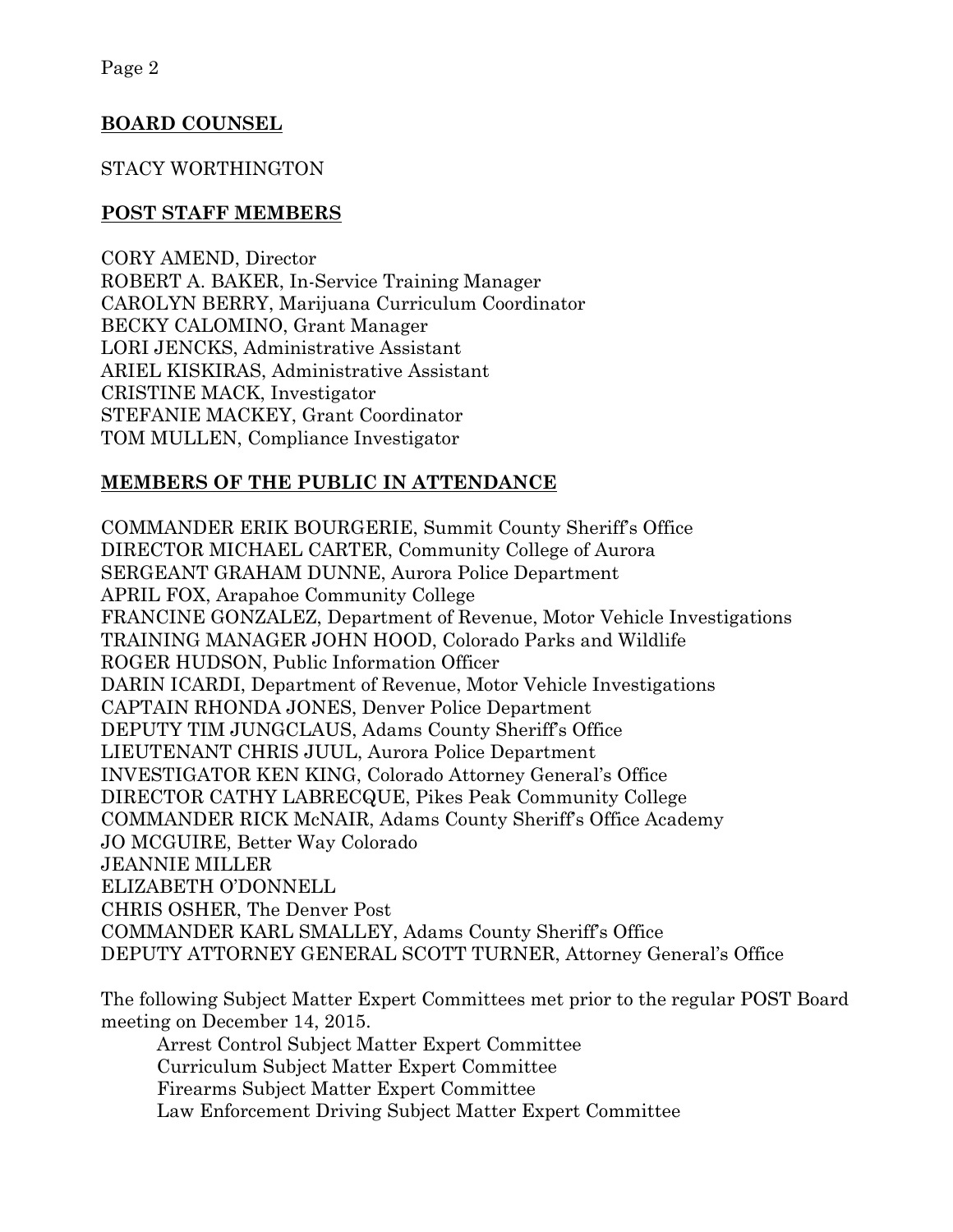#### Page 3

# **Introductions:**

|    | Welcome                     | Attorney General Cynthia Coffman |
|----|-----------------------------|----------------------------------|
| 2. | <b>Pledge of Allegiance</b> | Attorney General Cynthia Coffman |

3. **Moment of Silence**

AG Coffman requested a moment of silence for Colorado State Trooper Jaimie Jursevics and University of Colorado-Colorado Springs Officer Garrett Swasey who were killed in the line of duty. The AG expressed her respect and gratitude for the difficult and dangerous job police officers perform.

## 4. **Introduction of Board Members, SME Members, Staff and Guests**

5. **Roll Call** Director Cory Amend

*Declaration of a Quorum (13)*

# 6. **Approval of POST Minutes from September 18, 2015**

*Approved unanimously*

## **Presentations:**

## 7. **Subject Matter Expert (SME) Committee Reports:**

A. **Curriculum** Sgt. Graham Dunne, Chair

The Curriculum committee has completed the preliminary revision of the Basic curriculum. Sexual assault has been separated from Major Case Considerations and will be presented as a separate class. Recently included is a condensed version of Combat Tactical Casualty Care into the Reserve academy curriculum. The committee is currently reviewing the Instructor Methodology program

B. **Arrest Control** Cmdr. Erik Bourgerie, Chair

The review of the Arrest Control Training program has been completed and the changes will go to the academies for their feedback. Kevin Smyth of Aurora PD was added as a new member. Meeting dates for 2016 were approved. A satisfactory inspection was completed at Highlands Ranch Public Safety Training Institute. The Committee is investigating whether a ringworm test HRPSTI is using on their mats is something that could or should be distributed to all academies. A new site safety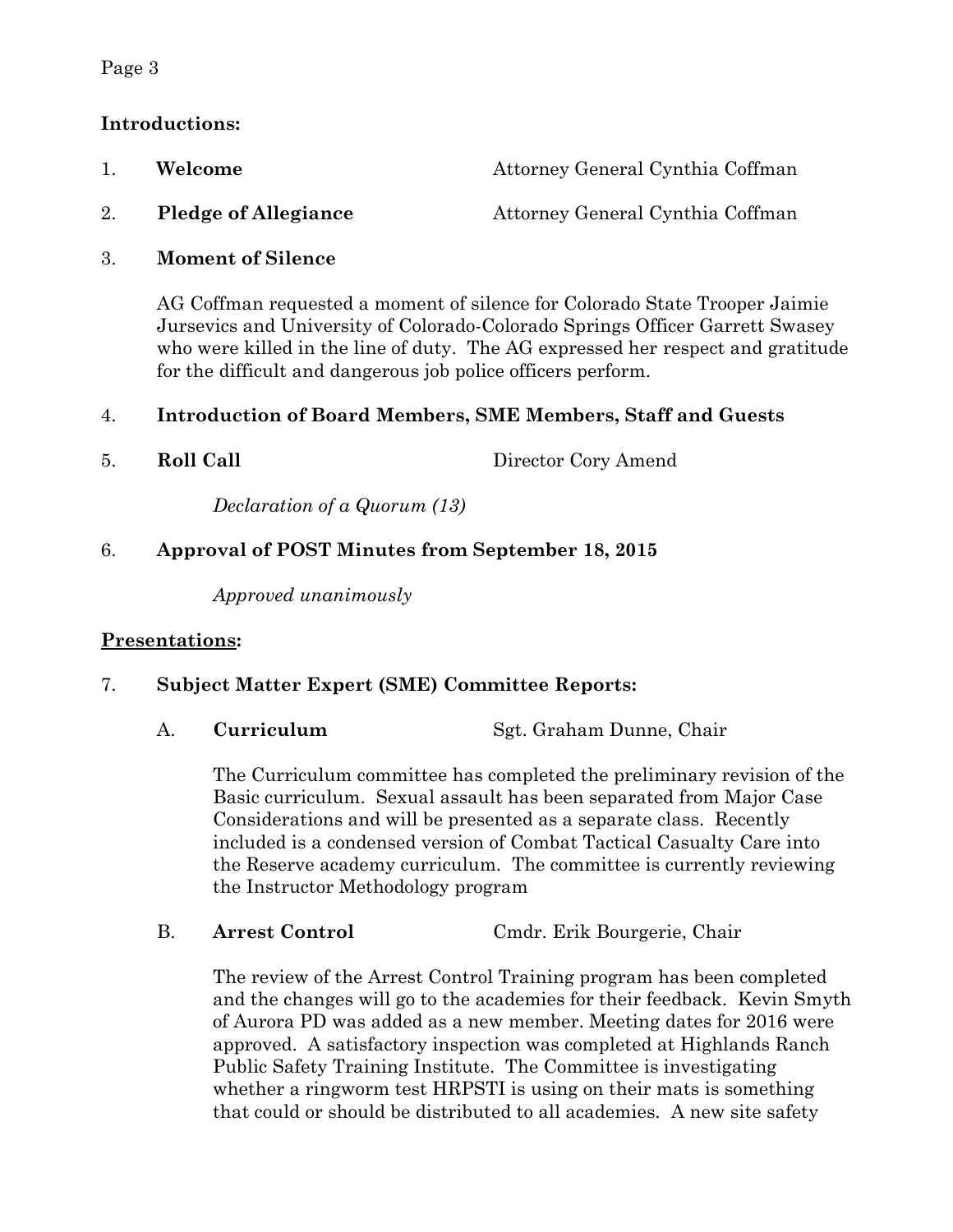plan was approved for Adams County Sheriff's Office FLATROCK facility supplemental arrest control room. The site safety plan for the new Aurora PD facility was denied as it is still under construction. The academy is to begin in February and will be approved if constructionrelated issues are corrected. Four new full skills instructors were approved: Grant Heyneman, Aurora PD; Rob Pavletic, Aurora PD; Justin Calkins, Larimer County SO; and Andrew Weber, Larimer County SO. The committee is continuing discussion of test out procedures and requirements, and the skills instructor program.

C. **Firearms** Trng. Mgr John Hood, Vice-Chair

The committee approved 2016 monthly meeting dates. An unintentional discharge worksheet was recently developed for use at the academies. Several full skills instructors were approved since the last Board meeting. Lesson plans have been reviewed and approved for a firearms skills development course. Expectations have been added to the Firearms Instructor program. Member Master Trooper Fred Currier has retired and will be replaced by Master Trooper Pete Lawrence.

A vote was requested for Firearms curriculum changes.

*Approved unanimously*

## D. **Law Enforcement Driving** Cmdr. Karl Smalley, Chair

An inspection was completed on Otero Jr. College LETA and program was approved. Safety plan for Colorado Springs PD Academy was approved. New site safety plan for Aurora PD was reviewed, but was tabled as the site is still under construction. Cmdr. Smalley will view the site and should be able to approve prior to their academy start date. Instructor programs were reviewed and are up to date, with the exception of Denver PD. Denver will be submitting their instructor program and should be approved at March meeting. Driving curriculum additions were discussed and Electronic Stability Control high center of gravity vehicle will be added. Total program hours will remain the same. The SME committee chairs met to discuss instructor requirements and expectations.

## **Action Items:**

8. **Peace Officer Certification** Tom Mullen **RevocationActions** Compliance Investigator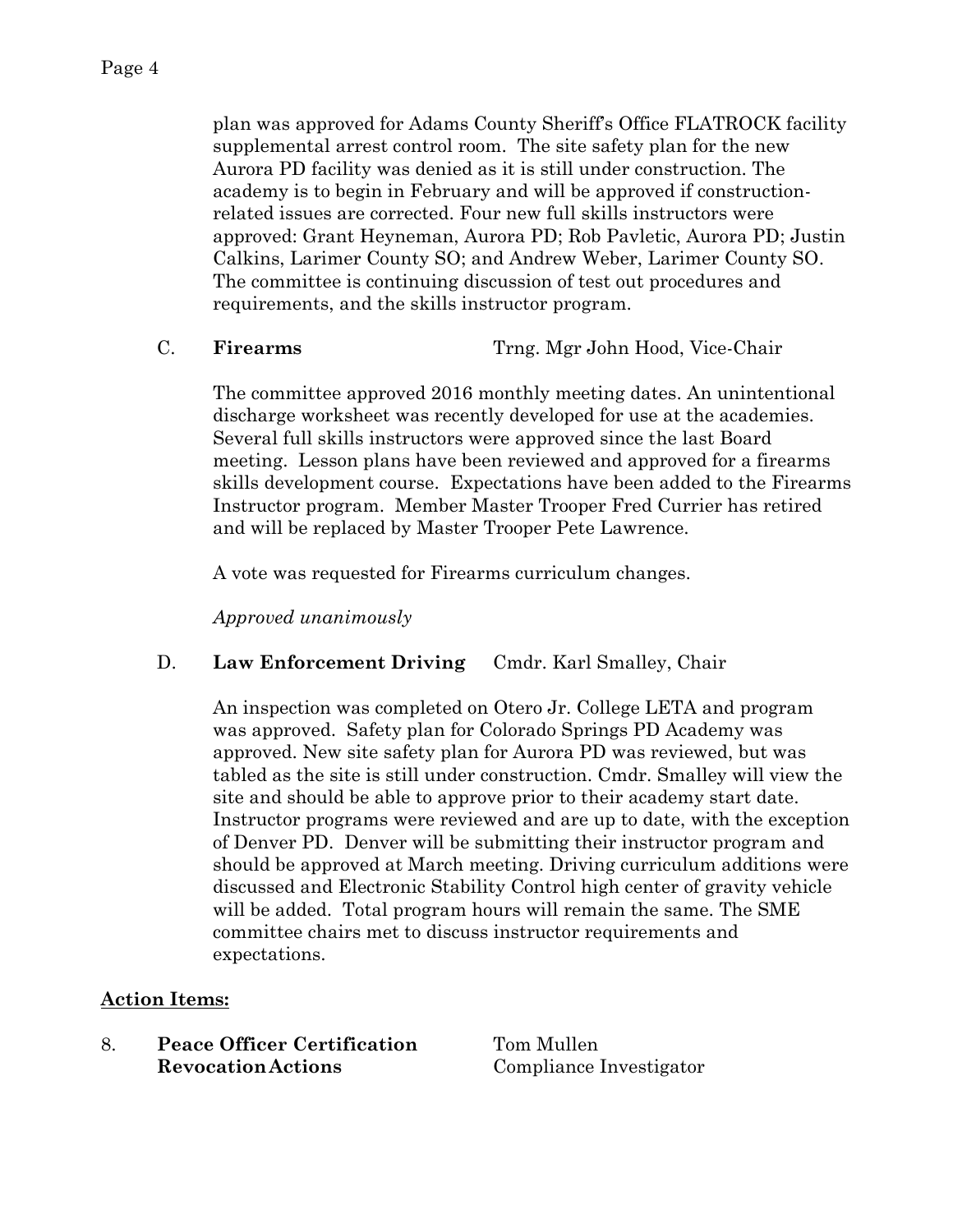# A. **POST Rule 9 – Revocation of Peace Officer Certifications – Felony Convictions:**

**§ 24-31-305, C.R.S.(2)(a)** A Colorado peace officer certification issued pursuant to subsection (1) or (1.3) of this section or 24-31-308 shall be suspended or revoked by the POST Board if the certificate holder *has been convicted of a felony at any time*, or has been convicted on or after July 1, 2001, of any misdemeanor described in subsection (1.5) of § 24-31-305 C.R.S., or, has otherwise failed to meet the certification requirements established by the Board.

For purposes of this rule, the term 'conviction' includes any deferred judgments or deferred sentences imposed by a court or judge.

1. No. F15-09, **Jefferson Leroy Kiser**, Certification B01736 (PID 122539). On March 25, 2015, respondent pled guilty to and was convicted of 1 count of Assault I-SBI with Deadly Weapon § 18-3- 202(1)(a), C.R.S., a class 3 felony. *The respondent was not employed as a peace officer on the date of the offense (Date of Offense: August 1, 2013 –Separated: May 16, 2005).* The respondent has failed to comply with POST Show Cause Order F15-09 by failing to appear at the scheduled Show Cause Hearing. Director Amend recommends revocation of Jefferson Leroy Kiser's Colorado Peace Officer Certification B01736 (PID 122539).

## *Approved unanimously*

2. No. F15-10, **David Newall Hayhurst**, Certification 1295 (PID 108057). On March 27, 2015 respondent pled guilty to and was convicted of 1 count of Sexual Exploitation/child-poss Material, § 18-6- 403(3)(b.5), C.R.S., a class 6 felony. *The respondent was not employed as a peace officer on the date of the offense (Date of Offense: January 23, 2014 –Separated: January 10, 1993).* The respondent has failed to comply with POST Show Cause Order F15-10 by failing to appear at the scheduled Show Cause Hearing. Director Amend recommends revocation of David Newall Hayhurst's Colorado Peace Officer Certification 1295 (PID 108057).

# *Approved unanimously*

3. No. F15-11, **John William Japp**, Certification B6311 (PID 119517). On May 21, 2015, respondent pled guilty to one count of Sexual Assault/Victim incapable of appraising nature of conduct-attempt, §18-3-402 (1)(b), a class 5 felony. *The respondent was employed as a peace officer on the date of the offense (Date of Offense: September 18,*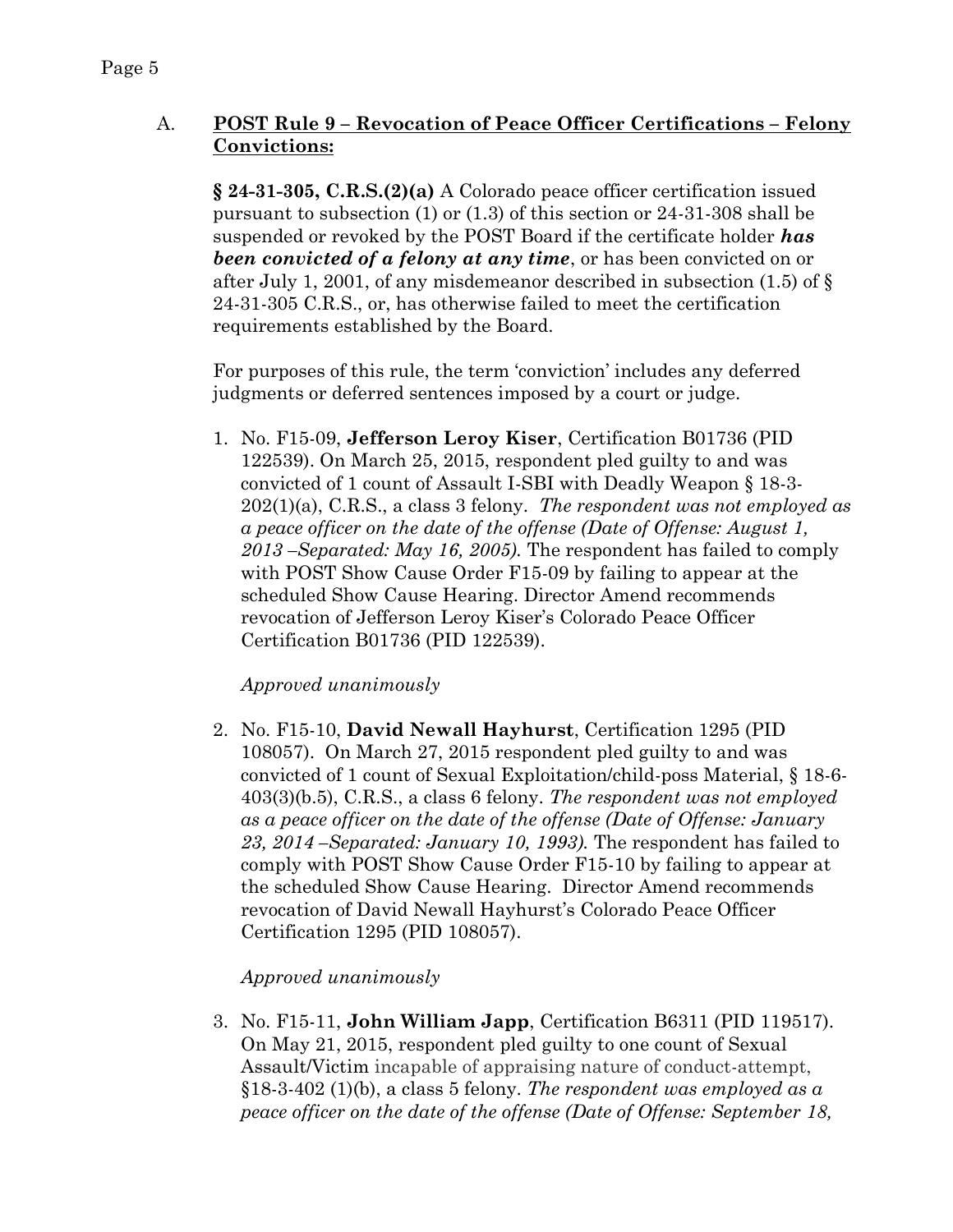*2014–Separated: September 29, 2014).* The respondent has failed to comply with POST Show Cause Order F15-11 by failing to appear at the scheduled Show Cause Hearing. Director Amend recommends revocation of John William Japp's Colorado Peace Officer Certification B6311 (PID 119517).

*Approved unanimously*

## B. **POST Rule 9 - Revocation of Peace Officer Certifications – Misdemeanor Convictions:**

§ 24-31-305, C.R.S.(2)(a) A Colorado peace officer certification issued pursuant to subsection (1) or (1.3) of this section or 24-31-308 shall be suspended or revoked by the POST Board if the certificate holder has been convicted of a felony, or has been convicted on or after July 1, 2001, of any misdemeanor described in subsection  $(1.5)$  of  $\S$  24-31-30 C.R.S., or has otherwise failed to meet the certification requirements established by the Board. For purposes of this rule, the term 'conviction' includes any deferred judgments or deferred sentences imposed by a court. Revocation of peace officer certificates based upon conviction(s) of misdemeanor crimes are recognized in  $\S 24-31-305(1.5)$  (b) thru (h), C.R.S.

1. No. M15-11, **Robert M. Raskiewicz,** Certification B7273 (PID 119415). On April 4, 2004 respondent was convicted of one count of Official Misconduct, §18-8-104 C.R.S., a class 1 misdemeanor. *The respondent was employed as a peace officer on the date of the offense (Date of Offense: January 21, 2003, – Separated December 31, 2008).*  The respondent has failed to comply with POST Show Cause Order M15-11 by failing to appear at the scheduled Show Cause Hearing. Director Amend recommends revocation of Robert M. Raskiewicz's Colorado Peace Officer Certification No. B7273 (PID 119415).

Delay in revocation was due to our not receiving notice from the courts of the conviction, which was recently discovered in a search of the court database.

## *Approved unanimously*

2. No M15-12, **James L. Underwood II**, Certification B01368 (PID 126671). On June 30, 2015, the respondent was convicted of one count of Harassment-Obscene Language/Gesture Domestic Violence § 18-9- 111 (1)(b) C.R.S., a class 3 misdemeanor. *The respondent was not employed as a peace officer on the date of the offense (Date of Offense: April 27, 2015, – Separated September 15, 2007).* The respondent has failed to comply with POST Show Cause Order M15-12 by failing to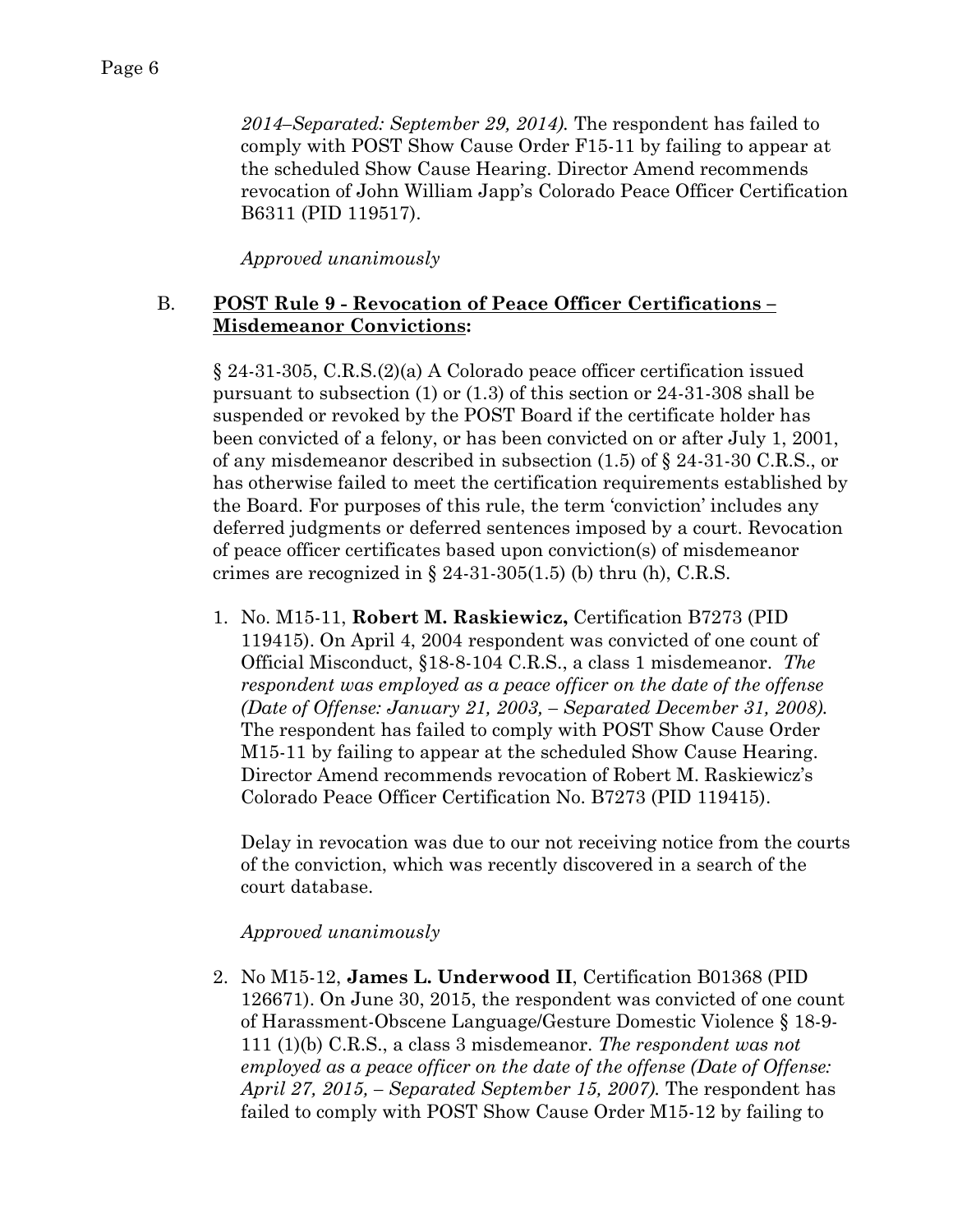appear at the scheduled Show Cause Hearing. Director Amend recommends revocation of James L. Underwood II's Colorado Peace Officer Certification No. B01368 (PID 126671).

Middle initial was listed incorrectly in agenda as James T. Underwood.

#### *Approved unanimously*

3. No. M15-13, **Lyndreth Wall Jr.**, Conditional Certification PID 130243. On April 13, 2010, respondent was convicted of one count of Harassment-strike/shove/kick § 18-9-111 (1)(a) C.R.S., a class 3 misdemeanor. *The Respondent was not employed as a peace officer on the date of the offense (Date of Offense November 22, 2009, – Not employed).* The Respondent has failed to comply with POST Show Cause Order M15-13 by failing to appear at the scheduled Show Cause Hearing. Director Amend recommends revocation of Lyndreth Wall Jr.'s Colorado Peace Officer Certification PID 130243.

#### *Approved unanimously*

4. No M15-14, **Christopher Avila**, Certification B01299 (PID 116972). On August 4, 2015, Respondent was convicted of one count of Harassment-Follow Person in a Public Place § 18-9-111(1)(c) C.R.S., a class 3 misdemeanor. *The Respondent was not employed as a peace officer on the date of the offense (Date of Offense February 6, 2015, – Date of Separation September 24, 2012).* The Respondent has failed to comply with POST Show Cause Order M15-14 by failing to appear at the scheduled Show Cause Hearing. Director Amend recommends revocation of Christopher Avila's Colorado Peace Officer Certification B01299 (PID 116972).

*Approved unanimously*

5. No M15-15, **Mico Malinzak-Fernandez,** Certification B16524 (PID 136425). On June 16, 2015, Respondent was convicted of one count of Official Misconduct, § 18-8-404, C.R.S., a class 2 misdemeanor. *The Respondent was employed as a peace officer on the date of the offense (Date of Offense January 6, 2014, - Date of Separation February 17, 2014).* The Respondent has failed to comply with POST Show Cause Order M15-15 by failing to appear at the scheduled Show Cause Hearing. Director Amend recommends revocation of Mico Malinzak-Fernandez's Colorado Peace Officer Certification B16524 (PID 136425).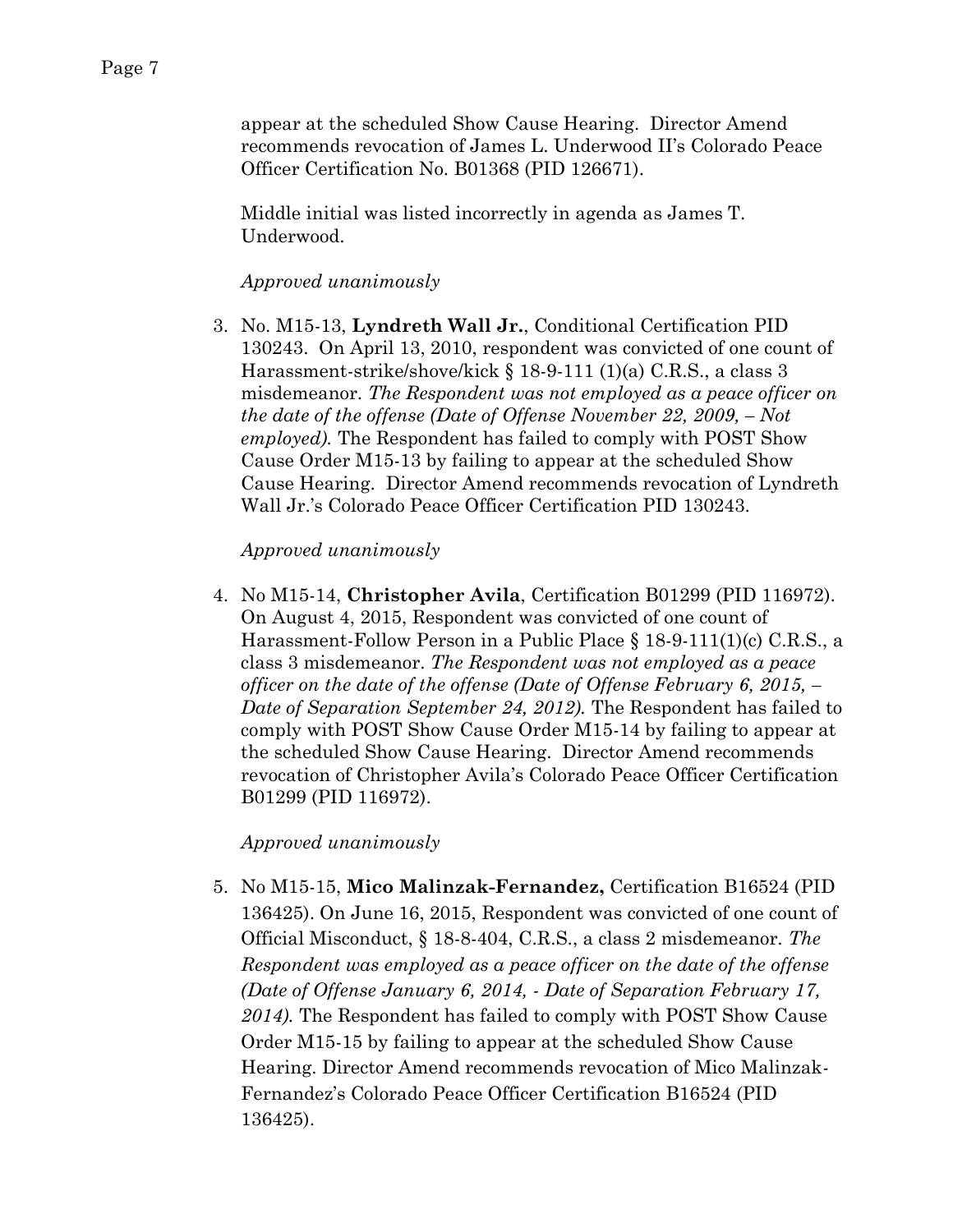Status as not employed and date of separation were listed incorrectly in agenda. Date of separation was listed as September13, 2012, and Mr. Milinzak-Fernandez was employed as an officer at the time of the offense.

*Approved unanimously*

| <b>Formal Rulemaking Hearing</b> | Attorney General Cynthia Coffman |
|----------------------------------|----------------------------------|
|                                  | Board Counsel Stacy Worthington  |
|                                  | Director Cory Amend              |

The formal rulemaking session was initiated at 10:38 am. Introductory information and instructions were presented by AG Coffman. All in attendance were asked to introduce themselves.

Director Amend read the Statement of Basis and Purpose for all Rule changes.

#### Rule 1 – Definitions

There was extensive discussion and clarification of the definition of "Conviction" as regards deferred sentences and juvenile adjudication. The legal definitions were clarified by Ms. Worthington, as well as POST's options in revocation and denial of certification. It was suggested that we consider legislative options to address revocation or denial of certification due to deferred sentences and juvenile adjudication.

It was suggested that the change to Rule 1 paragraph (l) be stricken, as well as the reference to deferred sentences and juvenile adjudication in Rule 8 - Appeal Process for Peace Officer Applicants – Certification Denial as a Result of a Misdemeanor Conviction, Rule 9 – Revocation Hearings for Criminal Conduct, and Rule 14 – Fingerprint-Based Criminal History Record Check.

*Rules 1 approved unanimously after deletion of reference to deferred sentences and juvenile adjudication. There are no changes to Rules 8, 9 and 14 after removal of these references.*

Rule 4 – Subject Matter Expert Committees

- Rule 5 Hearings
- Rule 7 Variances

Rule 10 – Basic Peace Officer Certification

- Rule 11 Provisional Certification
- Rule 12 Reserve Certification
- Rule 13 Renewal of Basic Certification
- Rule 15 Certification Examination Basic, Provisional, Renewal
- Rule 16 Skills Examinations for Provisional and Renewal Applicants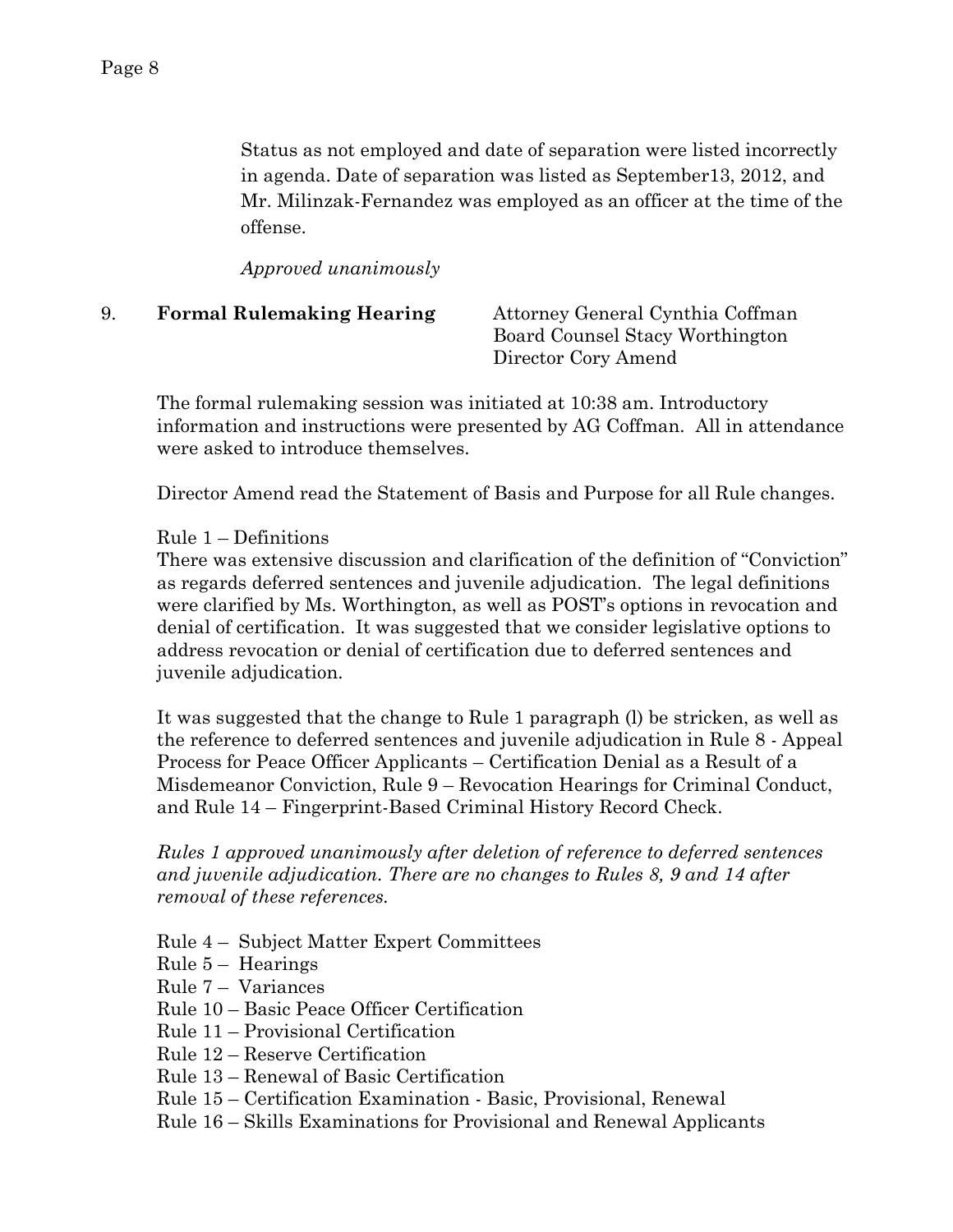Rule 17 – Certification Records

Rule 18 – Certifications, Suspensions, and Revocation – Basic, Provisional, Renewal, and Reserves.

Rule 24 – Skills Training Safety and Skills Program Requirements for Basic and Reserve Academies

Rule 25 – Academy Instructor Training Programs

Rule 26 – Academy and Academy Instructor Training Program Inspections

*Approved Unanimously*

Rule 28 – In-Service Training Program

There was discussion of the requirement for perishable skills training to include all three skills every year, and that it should be up to each agency head to determine whether all perishable skills should be required, or if all 12 hours of perishable skills could be in one or two skills alone. The difficulties of providing certain training and expenses incurred were mentioned as factors. POST is continuing to fund driving and firearms simulators for each training region to help allay these concerns. Skills waivers are available for agencies which do not need training in one or more specific skills.

Motion to accept Rule 28 as amended.

Roll call vote was requested.

 $Yea - 10$  $Nay-5$ 

*Approved*

Rule 29 – Hiring Standards

There was discussion regarding the requirement for psychological/physical evaluations and whether that should be mandated by POST. It was also requested that clarifying language be added to the citizenship verification sentence. A roll call vote was requested to strike paragraph (f), the requirement for psych/physical evaluation.

 $\text{Nay} - 10 \text{ votes}$ Yea - 7 votes

*Motion failed*

It was suggested that a psych/physical done within the past three years would be acceptable, and language was added to the rule, as well as the language to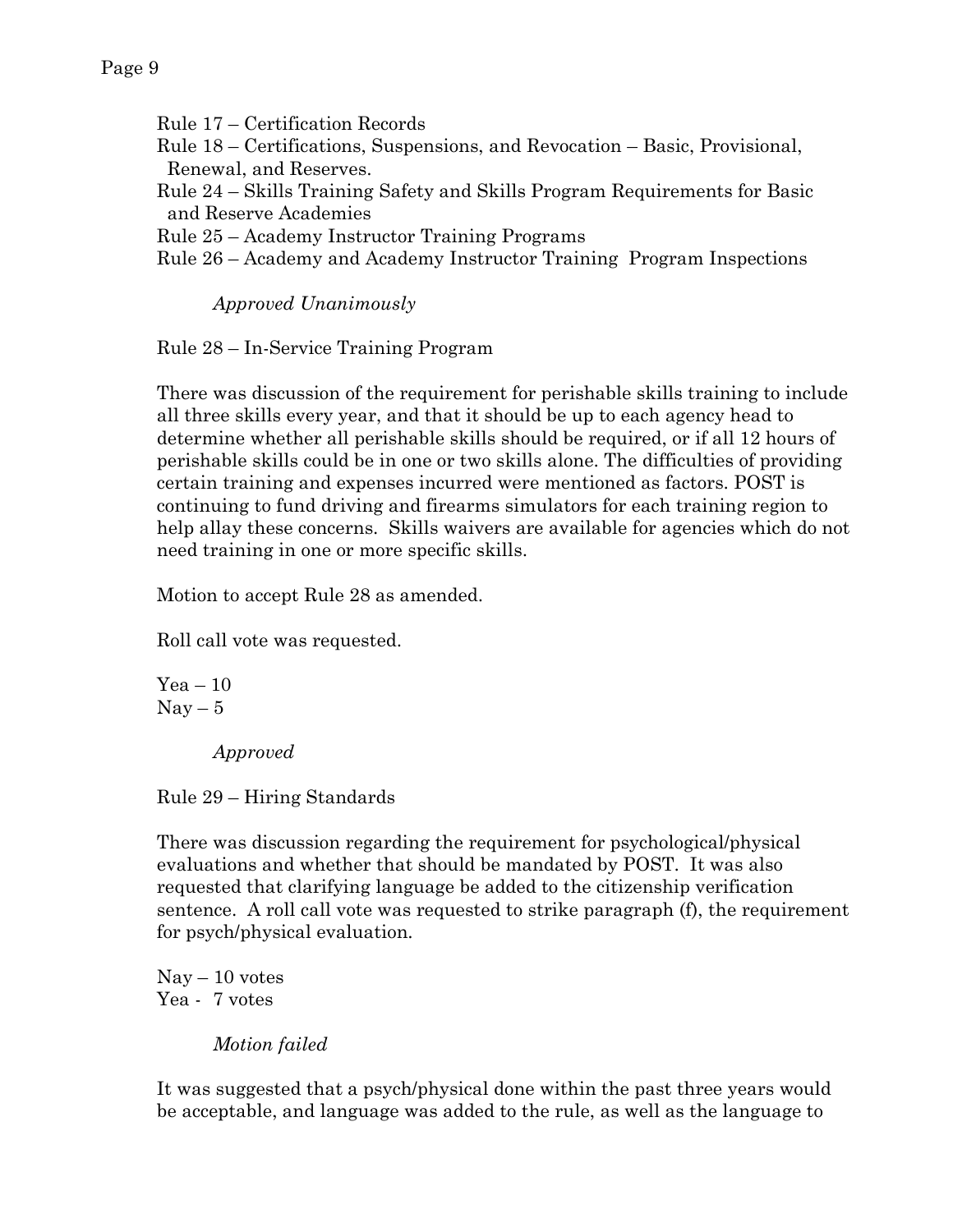the citizenship verification.

Yea – 16 votes  $\text{Nav} - 1 \text{ vote}$ 

*Approved* 

Formal rulemaking session ended at 1:16 pm, with a break from 12:08 pm to 12:18 pm. Two Board members left, but quorum still in effect.

## 10. **Proposed POST Board Meeting Dates for 2016**

March 11, 2016 June 3, 2016, September 16, 2016 December 2, 2016

*Approved Unanimously*

#### **Informational Items:**

## 11. **Continuing Education Awards** Bob Baker

In-Service Training Manager

POST had in-service continuing education funds of 1.5 million for this fiscal cycle. Eighty-one agencies have utilized the funding, double the number for last fiscal cycle. There is presently \$310,000 remaining. Another notification will be issued and agencies will be encouraged to utilize those funds for trainingrelated items.

## 12. **Comments from others on POST Issues**

Jo McGuire, co-chair of Better Way Colorado, spoke regarding the new Marijuana curriculum being presented to 4<sup>th</sup>, 7<sup>th</sup> and 10<sup>th</sup> grade students, and a petition presented by concerned parent groups across Colorado to AG Coffman. The groups feel the curriculum does not have a science/medical basis, utilize best practices, contains conflicting information, sends the wrong message to the students and does not stress harm to students strongly enough. They request more transparency and review of the curriculum by parents.

Elizabeth O'Donnell, concerned citizen and mother, spoke of her concerns that Denver Public Schools does not have any curriculum addressing the science of marijuana's harm to students. She requested we help by producing an appropriate curriculum.